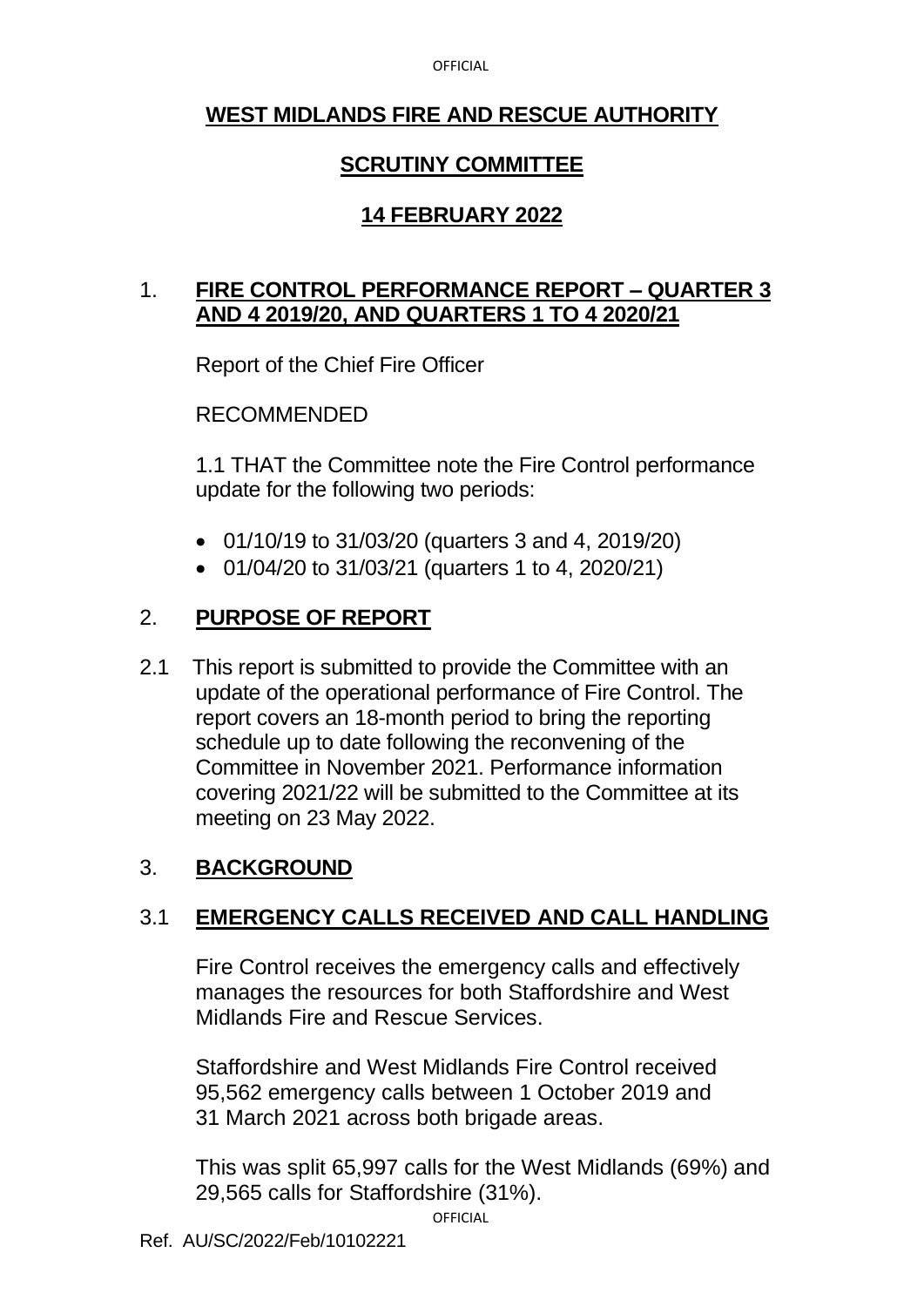OFFICIAL



The table below show the breakdown of calls received for West Midlands Fire Service (WMFS) and Staffordshire FRS across a 3-year period and shows a continued reduction in calls received across the same reporting periods.

|              | <b>WMFS</b> |         |         | <b>Staffordshire FRS</b> |         |         |  |
|--------------|-------------|---------|---------|--------------------------|---------|---------|--|
| Period       | 2018/19     | 2019/20 | 2020/21 | 2018/19                  | 2019/20 | 2020/21 |  |
| Q1 Apr -     | 14,204      | 13,135  | 12,514  | 6,444                    | 5,437   | 5,569   |  |
| Jun          |             |         |         |                          |         |         |  |
| $Q2$ Jul $-$ | 18,869      | 13,353  | 13,168  | 9,482                    | 5,288   | 5,330   |  |
| Sept         |             |         |         |                          |         |         |  |
| $Q3$ Oct $-$ | 10,968      | 10,588  | 9,996   | 4,939                    | 4,749   | 4,578   |  |
| <b>Dec</b>   |             |         |         |                          |         |         |  |
| Q4 Jan -     | 10,796      | 10,382  | 9,349   | 4,467                    | 4,746   | 4,593   |  |
| Mar          |             |         |         |                          |         |         |  |

Of the 65,997 emergency calls received for WMFS across the reporting period; Fire Control mobilised to 37,189 (56%) incidents.

Of the 29,565 emergency calls received for Staffordshire FRS across the reporting period, Fire Control mobilised to 15,454 (52%) incidents.

This mobilisation to calls received ratio is because of several factors including –

- call challenging automated fire alarms (AFAs)
- call challenging special service calls which were deemed non-emergency
- repeat 999 calls
- use of 999eye footage and imagery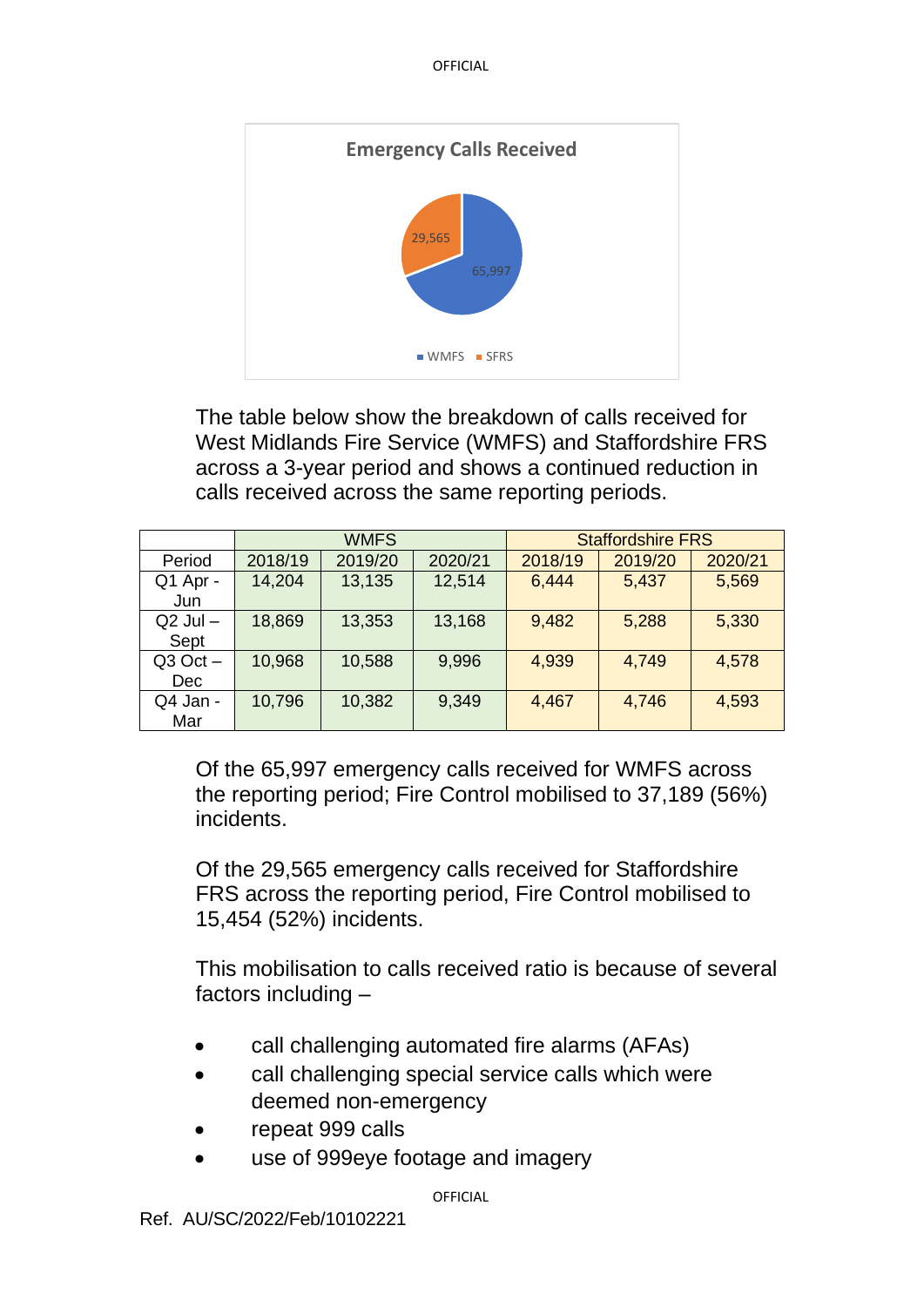OFFICIAL



#### 3.2 **CALL HANDLING**

A key performance indicator for Fire Control is the length of time from answering a 999 call to mobilising appliances to category 1 (life and property) incidents. For these critical incident types, we aim to mobilise in under 80 seconds. The data below shows the median average call handling times for life and property incident types broken down for both Staffordshire and West Midlands:

| brigade              | <b>SFRS</b> |     | <b>WMFS</b> |      | <b>Total</b>                                                        |      |
|----------------------|-------------|-----|-------------|------|---------------------------------------------------------------------|------|
| <b>Incident Type</b> |             |     |             |      | Call Handling Count   Call Handling   Count   Call Handling   Count |      |
| <b>FIRE</b>          | 80          | 452 | 79          | 1470 | 79                                                                  | 1922 |
| <b>FIRE PR</b>       | 92          | 26  | 75          | 72   | 80                                                                  | 98   |
| <b>HOUSE FIRE</b>    | 62          | 315 | 58          | 1077 | 59                                                                  | 1392 |
| <b>HOUSE FIRE PR</b> | 64          | 48  | 63          | 148  | 63                                                                  | 196  |
| <b>RTC PR</b>        | 90          | 230 | 69          | 603  | 74                                                                  | 833  |

 $Q1 - Q42020/21$ 

#### $Q3 - Q42019/20$

| brigade              | <b>SFRS</b> |     | <b>WMFS</b> |     | <b>Total</b>                                                        |      |
|----------------------|-------------|-----|-------------|-----|---------------------------------------------------------------------|------|
| <b>Incident Type</b> |             |     |             |     | Call Handling Count   Call Handling   Count   Call Handling   Count |      |
| <b>FIRE</b>          | 80          | 246 | 77          | 763 |                                                                     | 1009 |
| <b>FIRE PR</b>       | 76          | 14  | 68          | 35  | 70                                                                  | 49   |
| <b>HOUSE FIRE</b>    | 62          | 153 | 55          | 524 | 56                                                                  | 677  |
| <b>HOUSE FIRE PR</b> | 63          | 22  | 61          | 77  | 61                                                                  | 99   |
| <b>RTC PR</b>        | 90          | 157 | 73          | 445 | 76                                                                  | 602  |
|                      |             |     |             |     |                                                                     |      |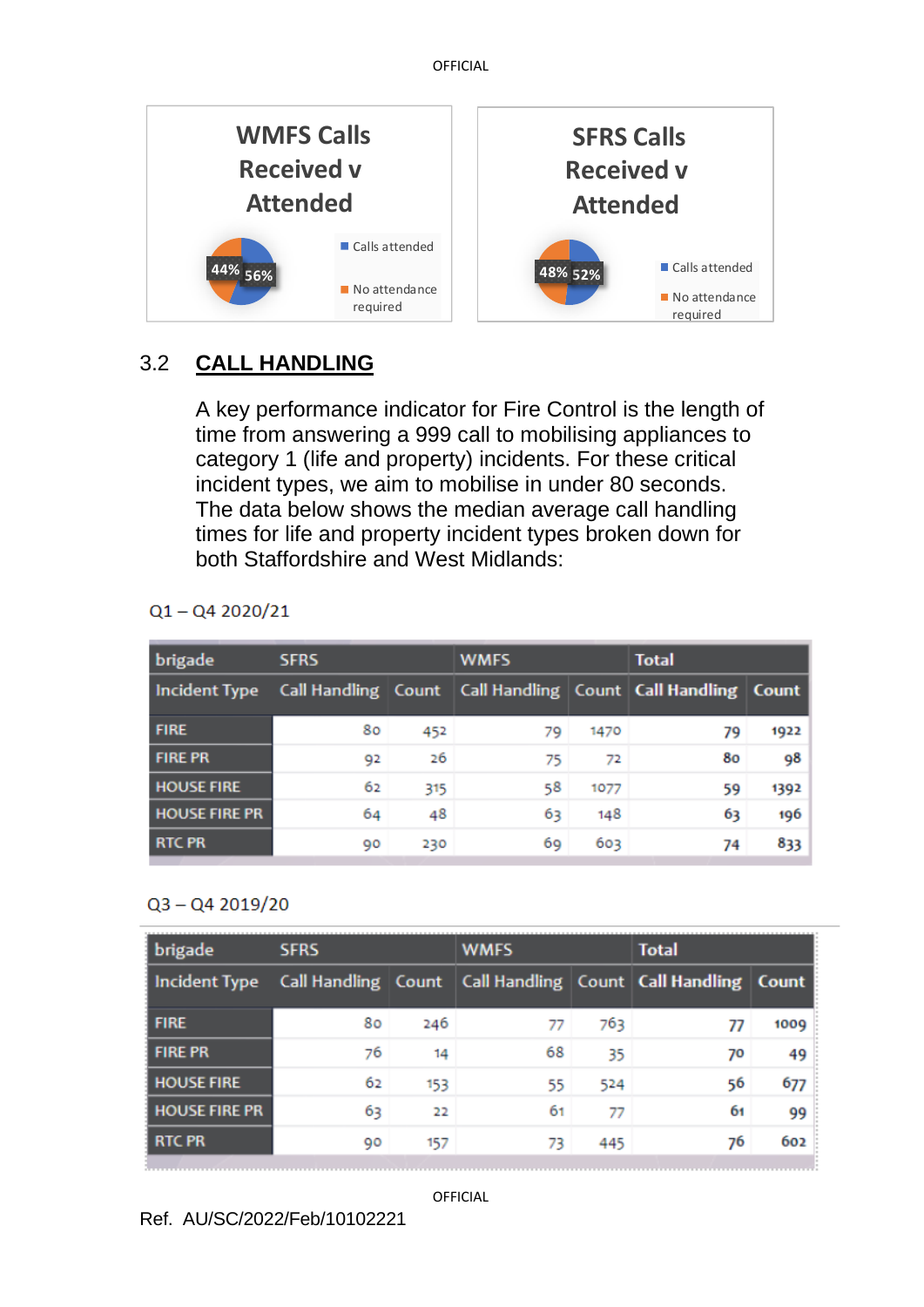For the above reporting periods captured in the table, Fire Control have maintained an average mobilisation time below 80 seconds. Fire Control's continued focus on mobilising with the required urgency is a key factor in survivability and limiting damage to property.

#### 3.3 **DYNAMIC MOBILISING**

Dynamic mobilising involves using resources flexibly and efficiently in our approach to emergency call management and mobilising, resulting in a proportionate and appropriate initial incident response. The approach enables Fire Control to reduce and increase an incident response to achieve the best match for the incident needs, which includes selecting the most appropriate number and type of resource. Fire Control continue to utilise several tools to support decision making including –

- Dynamic emergency call handling
- Information gathered at the time of call
- Location of the incident, both geographically and demographically
- Repeat calls
- Footage and images from 999eye
- Number and type of incidents in progress
- Weather
- Time of day

The following charts show dynamic mobilising data captured for two periods, 2019/2020 and 2020/2021 for both organisations.

Fire Control dynamically amended the initial level of response 2,495 times throughout 2019/20 and 2310 times in 2020/21 for incidents in West Midlands area.

They dynamically amended the initial level of response 464 times throughout 2019/20 and 473 times in 2020/21 for incidents in Staffordshire area.

These totals are either an increased or decreased attendance from the standard pre-determined levels of response.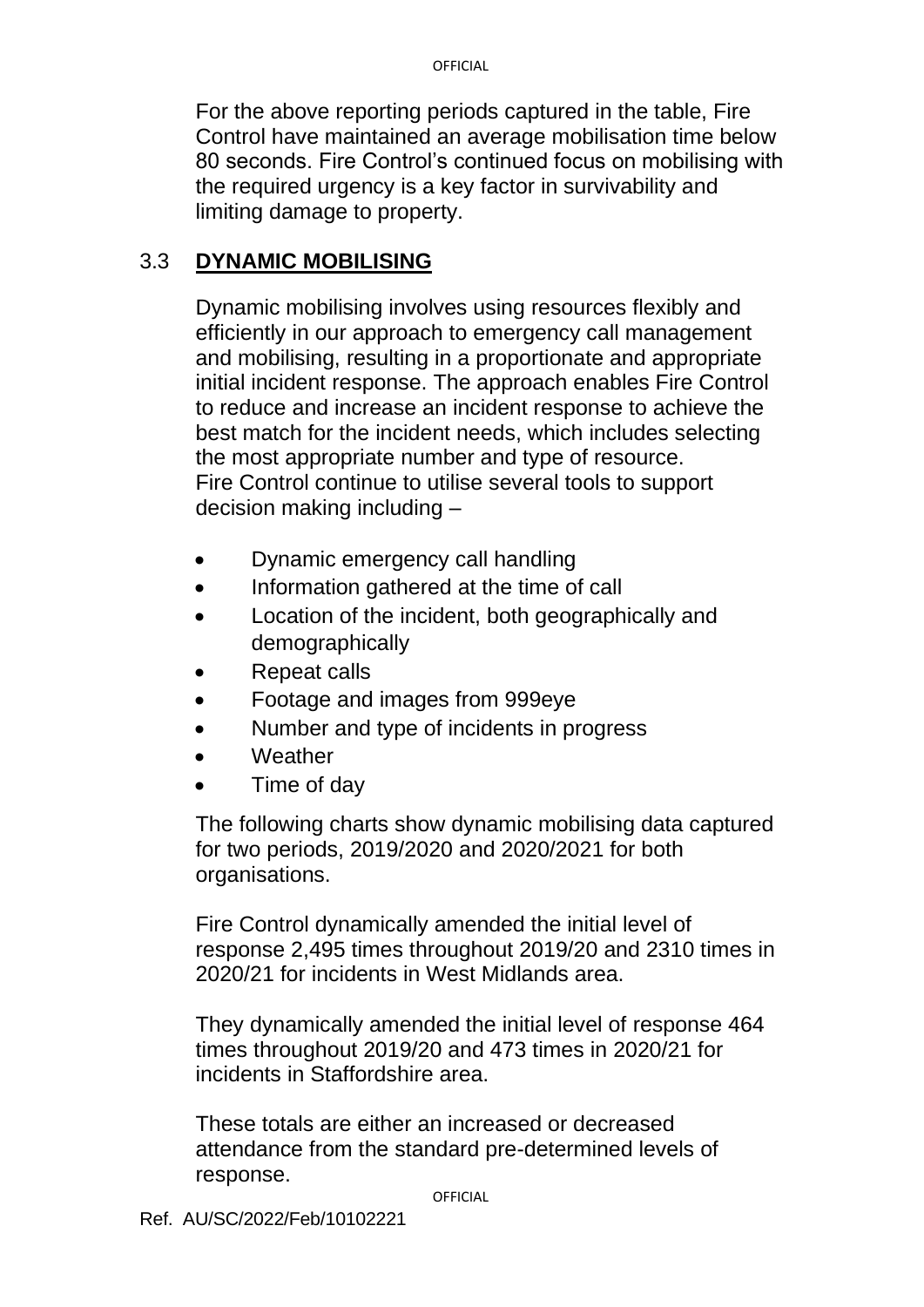On the occasions Fire Control reduce the attendance, this results in an increased number of appliances being available for category 1 incidents and to support prevention and protection activities.

On the occasions Fire Control increased the attendance, this supported the speed and weight of attack allowing for safe systems of work to be implemented leading to effective and efficient resolution of incidents.



#### 3.4 **999Eye**

Intelligence led mobilisation and resource management enables Fire Control to send the most appropriate number and type of resource based on the level of risk, this directly contributes to the achievement of our risk-based attendance standards.

999eye is enhancing the quality of intelligence and information that is received within Fire Control, thereby enabling Fire Control personnel to make more informed dynamic mobilisations through the use of this technology; further supporting our key aim of sending the right level of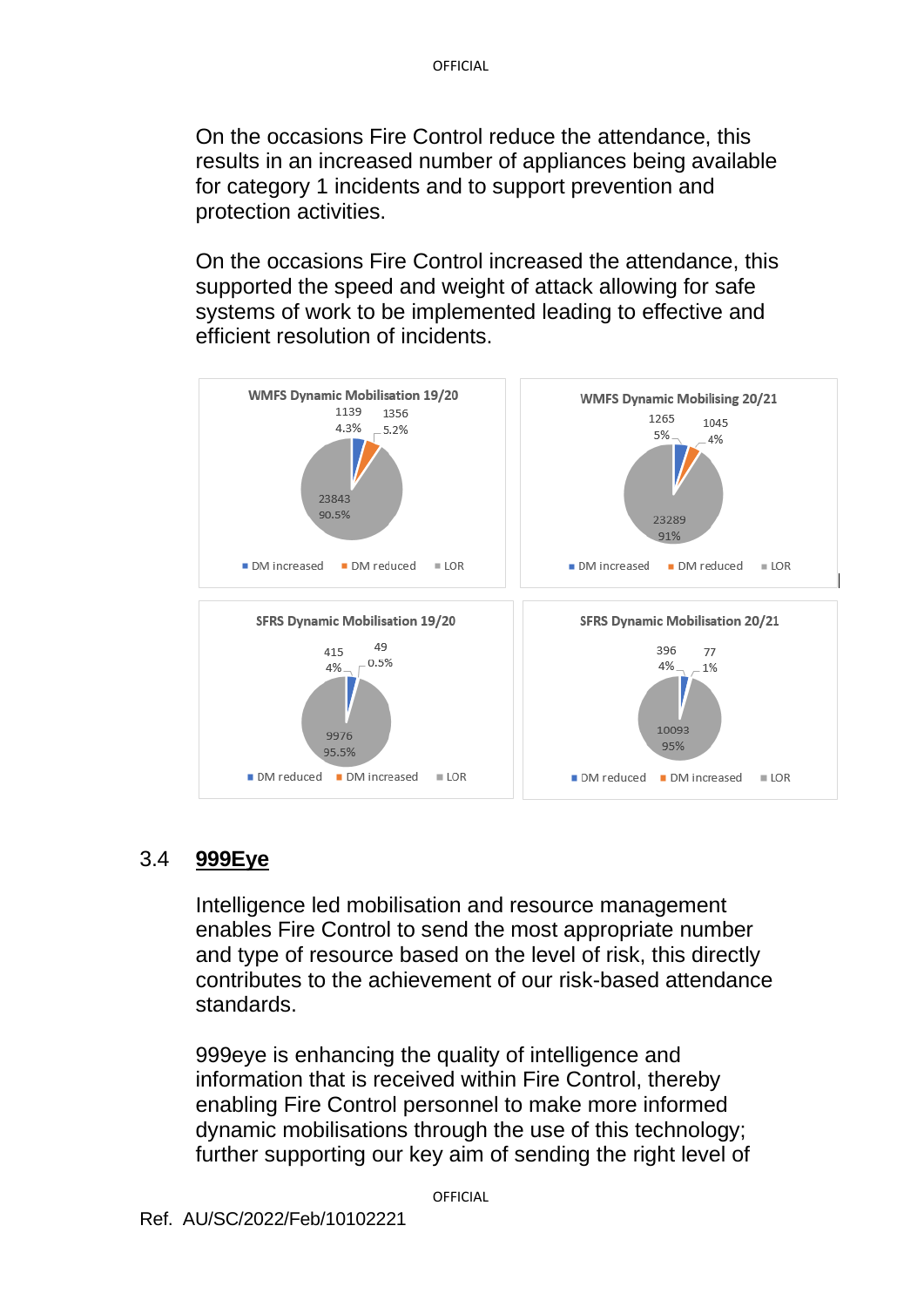resource to the right incident type.

The table below shows the recorded use of 999eye across the reporting periods.

The data indicates that in Q1 and Q2 there were a higher number of 999eye proposals and successful images being received. In Q3 and Q4 there is a drop in proposals, which is linked to a reduction in the number of emergency calls received into Fire Control.

|               | $Q3 - Q4 19/20$ | Q1 20/21 | Q2 20/21 | Q3 20/21 | Q4 20/21 |
|---------------|-----------------|----------|----------|----------|----------|
| <b>WMFS</b>   | 1825            | 2891     | 3160     | 1478     | 1716     |
| <b>SFRS</b>   | 459             | 820      | 837      | 419      | 569      |
| <b>Totals</b> | 2,284           | 3,711    | 3,997    | 1,897    | 2,285    |

### 3.5 **RECRUITMENT AND SELECTION**

To realise the full effectiveness of the staffing model within Fire Control the staff number needs to be maintained with 13 members of staff per watch, 52 in total, which excludes the Fire Control support team and Management team.

In Q3 of 2019/20 we saw the staff numbers in Fire Control drop below 52 to 44, rising to 54 in Q4 following successful recruitment, selection and training.

Fire Control staff numbers remained above 50 personnel across Q1 to Q4 2020/21.

Fire Control recruited and selected Firefighters (Control) to join two training courses during the reporting period. To enable Fire Control to maintain social distancing due to the Covid pandemic, the number of individuals on each course was reduced from 8 to 4 per course.

A total of 215 applications were received with 28 individuals invited to a selection day for shortlisting. Out of these, 8 individuals were successful with the top 4 invited joining course 1 and the next 4 joining a second course.

Of the 215 applicants 42% were male and 13% BAME.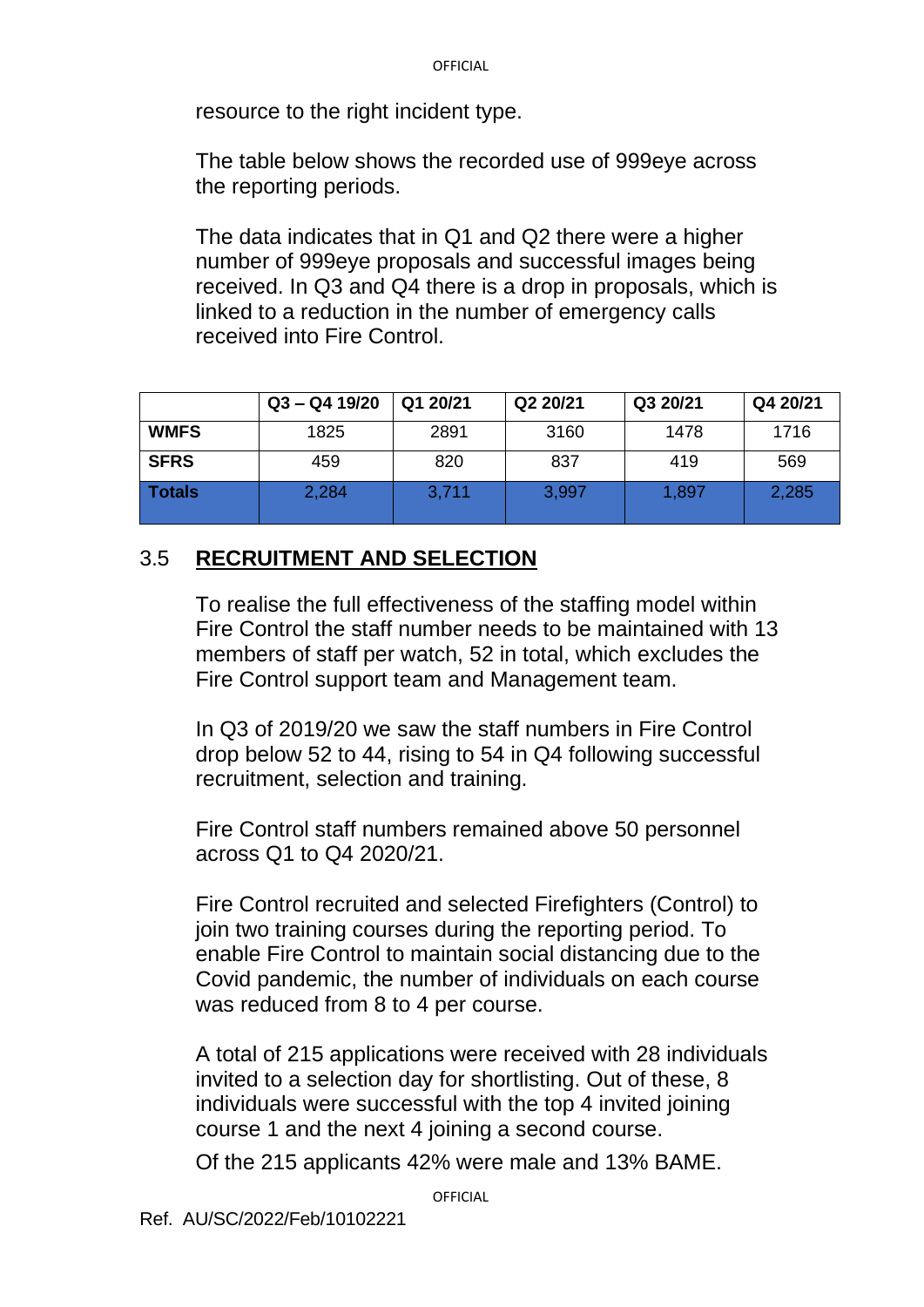From the 28 applicants who progressed through to the assessment day, 20 were female (71%) and 8 were male (29%) with 5 of the 28 indicating that they were BAME  $(18%)$ .

Of the successful 8 applicants, 1 was male and 1 was BAME.

#### 3.6 **VISION 4 COMMAND AND CONTROL SYSTEM**

During this reporting period this was the report for progress against the upgrade of the mobilizing system, Vision 4.

The Vision Command and Control (C&C) system is used for integrated call, incident and resource management across WMFS and SFRS. During this reporting period work was ongoing with our Command and Control supplier – Capita, to upgrade the current Vision 3 (in use since 2008) system to Vision 4.

To achieve Go Live we were testing individually the remaining 3 key component parts -

- 1. Change to use the Corporate Gazetteer on Vision 4 good progress made
- 2. Improved access of the data coming from Vision 4 activity into back-office systems for required reporting requirements
- 3. Comms/message network infrastructure in both brigades
- 4. Vision 4 Command & Control System complete
- 5. Improved Mapping this product will also be used to update MDT mapping layers - complete

There had been some progress on the above whilst resources focused on the impact of Covid-19 on Business Continuity arrangements and work carried out to support the change to the Corporate Gazetteer.

This element, containing some 4 location million records, along with the associated risk information, was extensive to accurately map across, however, remained a priority for all key stakeholders.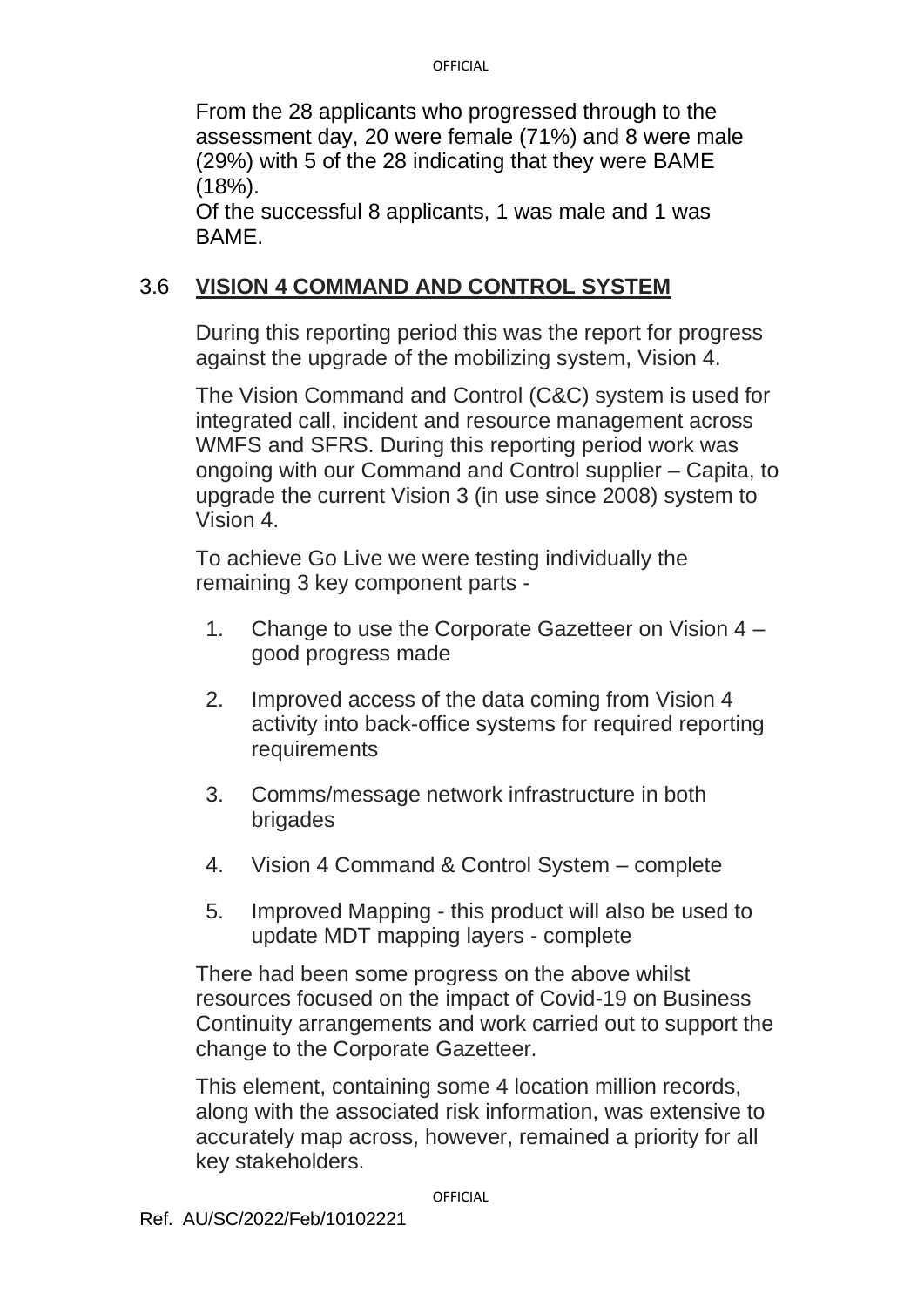#### 3.7 **EMERGENCYSERVICES MOBILE COMMUNICATIONS PROGRAMME**

Despite Covid-19, work continued whenever possible, at all levels, across all workstreams and their associated planning requirements, to enable optimum transition from Airwave onto the broadband based Emergency Services Network (ESN) - nationally, regionally, locally and across Fire, Police and Ambulance (3ES), in England, Scotland and Wales, as previously reported.

The programme held a board meeting with Motorola and took the decision to move to an alternative approach which will deliver an enhanced package of capability in the next ESN release. This means this will be a product that is closer to what is needed for mass transition (ESN Version 1.0), and thus reduces the delivery risk by simplifying the number of upgrades required and could accelerate the journey to ESN Version 1.0. This product will be known as ESN Beta and will be released in early 2022.

# **Full Business Case**

During the reporting period this remained in progress due to changes detailed above.

# **Funding**

Local Resource funding (LTR) for 21/22 - it is expected that, as we will remain in the prepare phase at this time, this will be the same as 20/21.

Airwave Grant 21/22 – the Section 31 Grant should continue however we have not yet received this confirmation formally.

# **Identifying Minimum Levels of ESN Capability for Transition**

This work is continuing nationally and the 3 Emergency Services are focusing on the anticipated key decision points to be made throughout the ESN journey to mass transition, detailing -

- 'Musts' absolute red line for the phase to progress.
- 'Shoulds'- the Programme should make every endeavour to deliver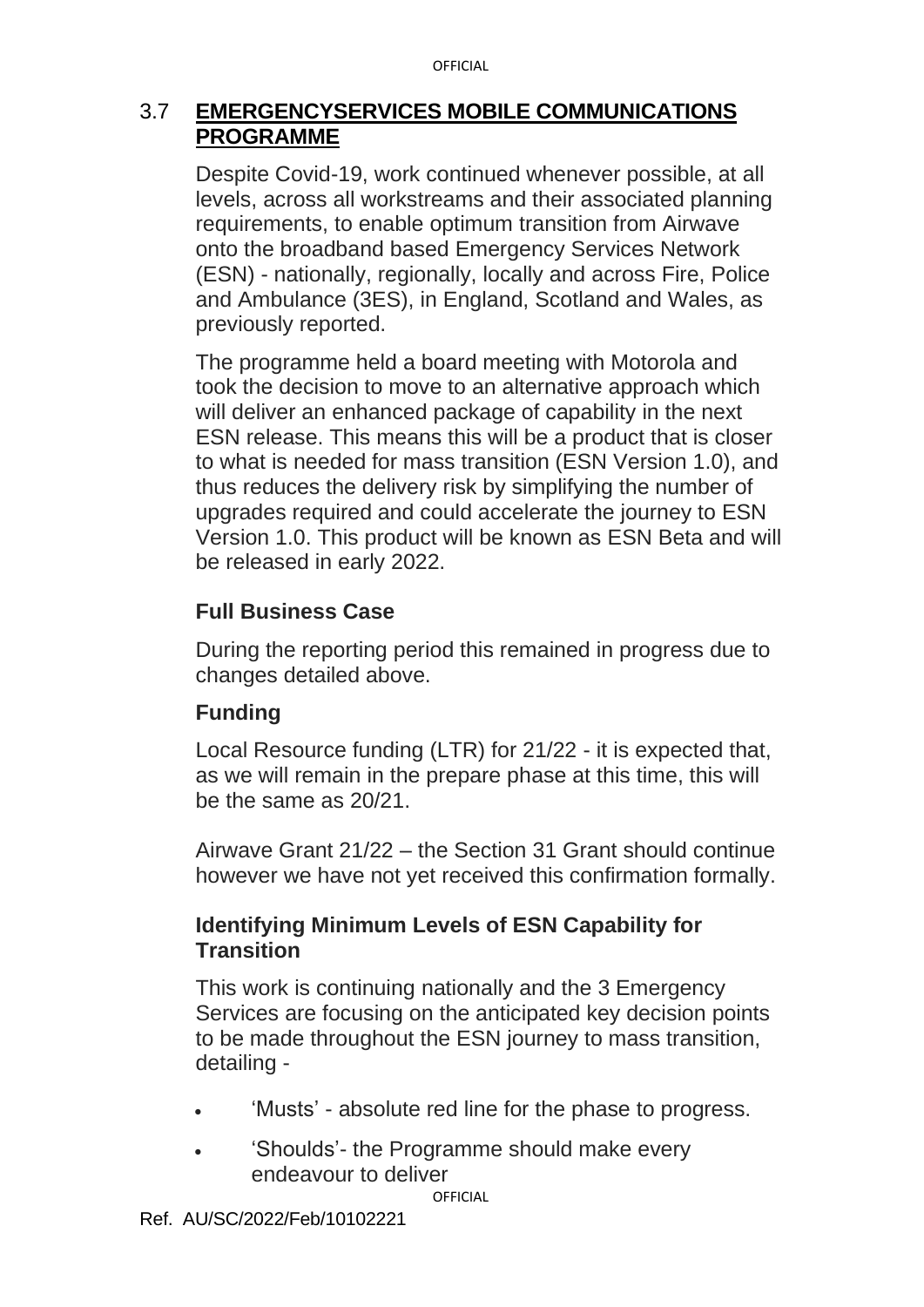### **Coverage Assurance**

Good progress being made with the amount of local road coverage data available via the national portal\* from the 'fit and forget' automotive devices allocated and fitted into vehicles within this region.

The Fire and Rescue Services in this region were also part of the coverage assurance pilots and work is now escalating across the region to build upon this and focus on Fire and Rescue Service critical operations locations (COL) including Fire Service premises and high-risk incident locations.

This workstream is being proactively supported through a collaborative approach across the 3 Emergency Services and the national portal view for project managers, etc. includes data collected from all sources.

# 4. **EQUALITY IMPACT ASSESSMENT**

In preparing this report an initial Equality Impact Assessment is not required and has not been carried out.

# 5. **LEGAL IMPLICATIONS**

The course of action recommended in this report does not raise issues which should be drawn to the attention of the Authority's Monitoring Officer.

# 6. **FINANCIAL IMPLICATIONS**

There are no financial implications arising from this report.

# 7. **ENVIRONMENTAL IMPLICATIONS**

There are no environmental implications arising from this report.

# **BACKGROUND PAPERS**

Scrutiny Committee Terms of Reference

Fire Control Performance Report Q1 & Q2 2019/20